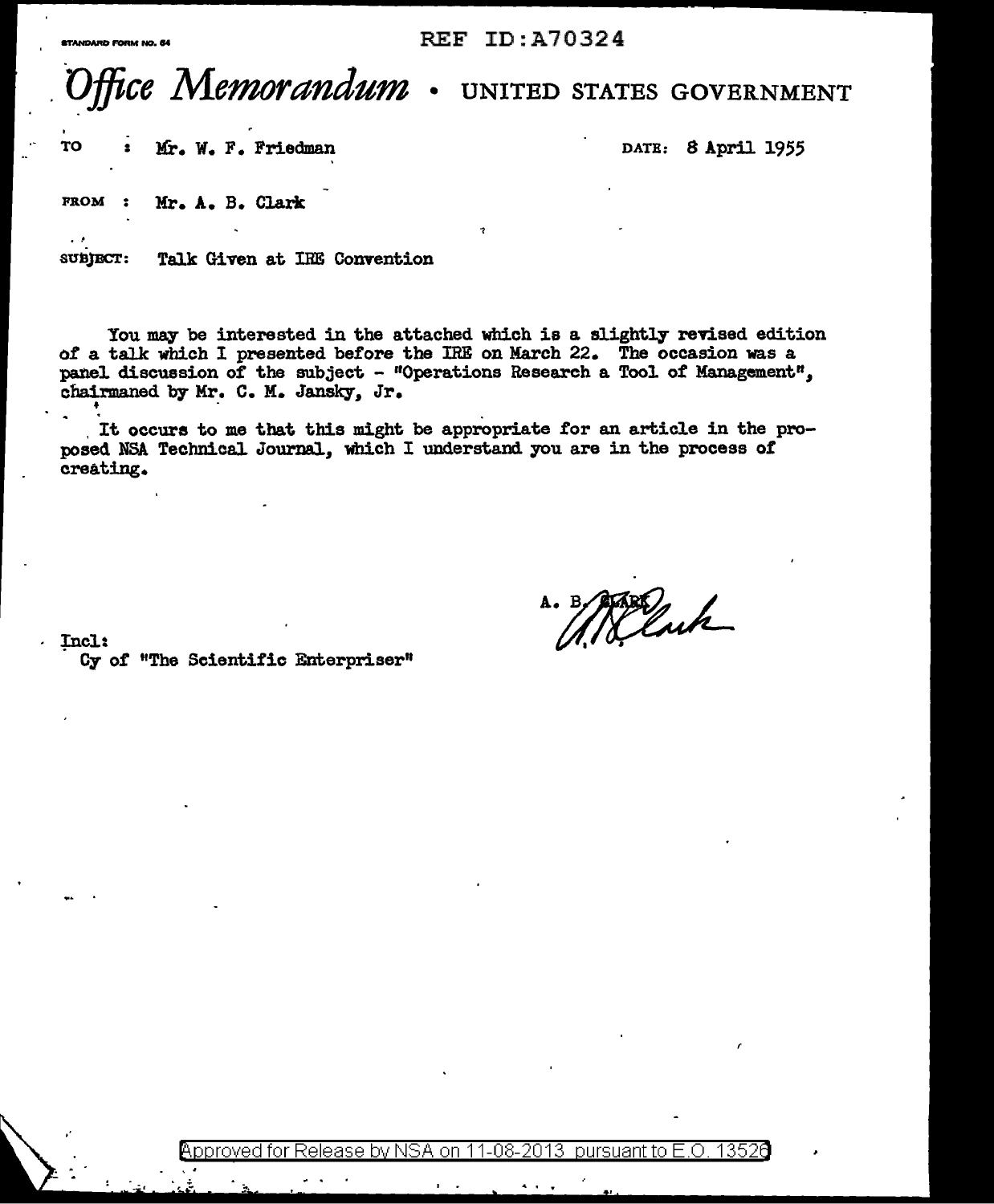**REF ID: A70324** 

4 April 1955

۰.

## THE SCIENTIFIC ENTERPRISER

Our genial Chairman, Mr. Jansky, has asked this question: "Are terms such as 'operations research', 'operational research'. 'operations analysis', 'operations evaluation', 'systems engineering', stc., synonymous? If not, how should we differentiate between them?"

It does not seem to me that these terms are synonymous, the first four terms being much narrower than the last, which is "Systems Engineering". "Systems Engineering" is a very broad term meaning many things to different people. A different title has, therefore, been chosen for my remarks. "The Development Planner." would perhaps have been equally appropriate but was not chosen because it did not emphasize the very important idea of "enterprise".

The job of the "Scientific Enterpriser", or group of Scientific Enterprisers, is easily defined. In the civilian world, it is simply to make plans for increasing profits. In the military world, it is to make plans for increasing the destruction which we wish to inflict on our enemies, while at the same time keeping our own expenditures in men and materials at a minimum. So I believe that the subject fits well both to peace and war.

In order to achieve success, the Scientific Enterpriser needs two essential ingredients.

One, an exceedingly good understanding of the field of operations to which his plans are to be applied.

Two, an imaginative understanding of the possibilities afforded by advances in science.

Since the "Scientific Enterpriser" cannot be expected to encompass all of this understanding himself, he must have free access to other scientists working in the fields of interest to his plans. Thus, these other scientists will add their own dreams of future possibilities to his own.

With these two essential ingredients in hand; ideas will, in many cases, be forthcoming almost automatically. The "Scientific Enterpriser" will naturally originate some of these ideas. However, he should encourage the generation of ideas by others, the users in particular. He should take pains to give all ideas equal weight. whatever their source. In other words, he should have no "pride of authorship" with respect to ideas.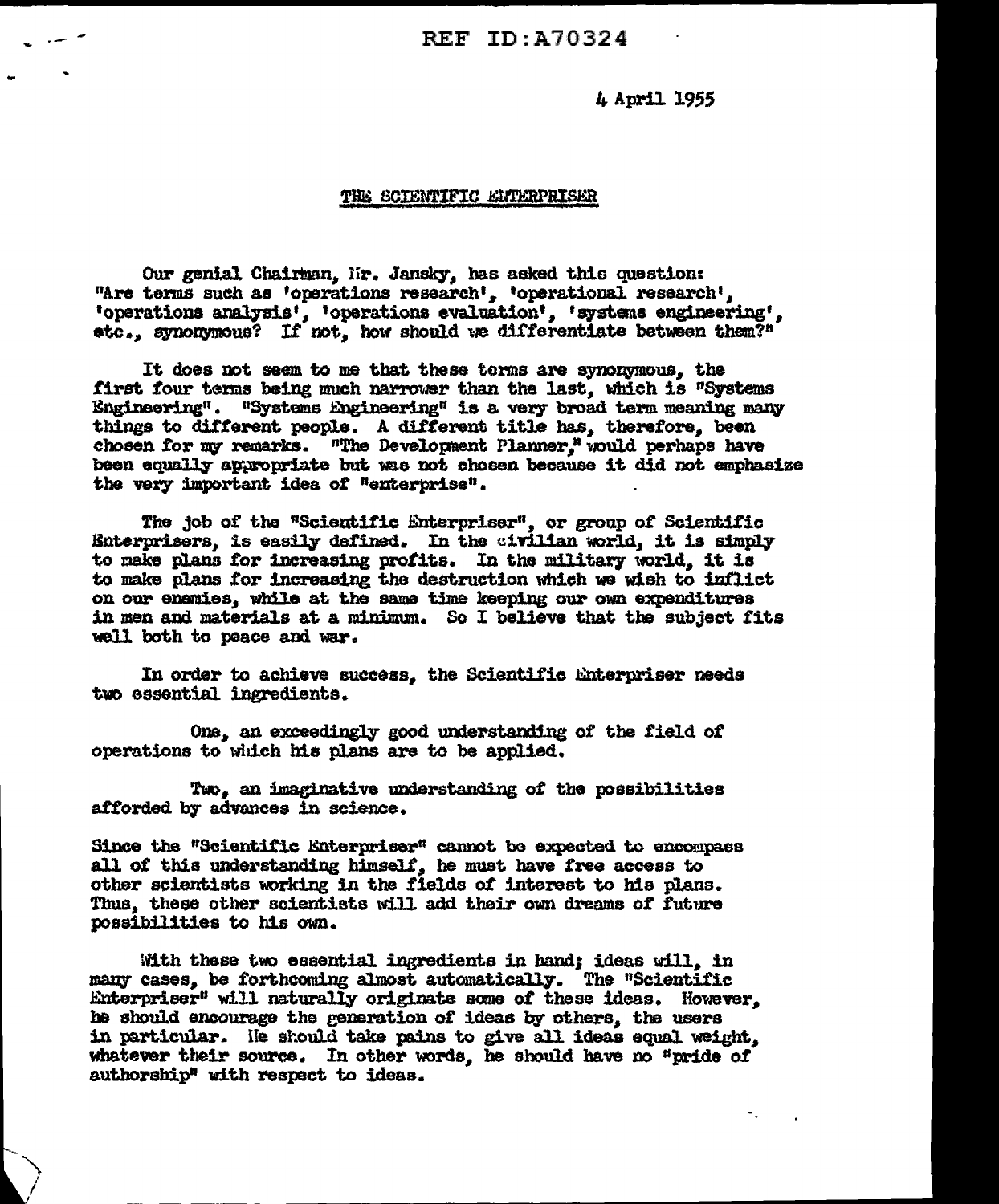As to the making of plans, I can suggest no fixed pattern. Sometimes, and particularly so if the field in which the plan is to be applied has not already been well plowed over by planners ahead of him. the essentials of a good plan may be immediately evident. Then work on a more detailed plan can immediately proceed.

In general, however, it will be found that gaps in understanding exist uhich must be filled in before even the outline of a good plan can be produced.

Maybe there is a gap in knowledge of the field of operations. A frequently encounterod gap is knowledge of "user preference". The new plan may aim to produce a product with which the user is unfamiliar. Then special trials are necessary to find out if the new product would really serve him well.

Or the gap in knowledge may lie somewhere in the physical world. Then a special research or development exploration will be indicated.

Lest this discussion become too abstract,  $1$  will give you illustrations. from my past experience, of how gaps in understanding have been tilled in.

1. When nationwide customer dialing was proposed, one requirement was that the customer must dial ten digits. would he like this? Would be make too many mistakes? To answer these questions a big trial would ne make too many mistakes? To answer these questions a oig trimes made at Englewood, New Jersey in 1951. This showed that the customers really liked this service and really made few mistakes. So the grand plan for nationwide dialing proceeded.

2. When the application *ot* telephone carrier to fine wire cables was first proposed back in 1928, it was evident that this would involve thousands of vacuum tubes in tender with amplifiers spaced only about 17 miles apart. Would the cumulative distortion introduced by these vacuum tubes present a serious problem and. if so, how could it be overcome?

This 1ed to a trial within the laboratories of a. lot *ot*  vacum tubes in cascade which demonstrated that the distortion would mt be serious ..

Another question raised at that time was whether adequate stability of a carrier system, several thousands of miles long and with hundreds *ot* amplifiers in tandea could be achieved,, in spite of the large transmission variations to be expected in the conductors due to temperature changes and the large number of amplifiers in tandem, in which changes in amplification were anticipated due to aging of tubes and variations in power supply voltages.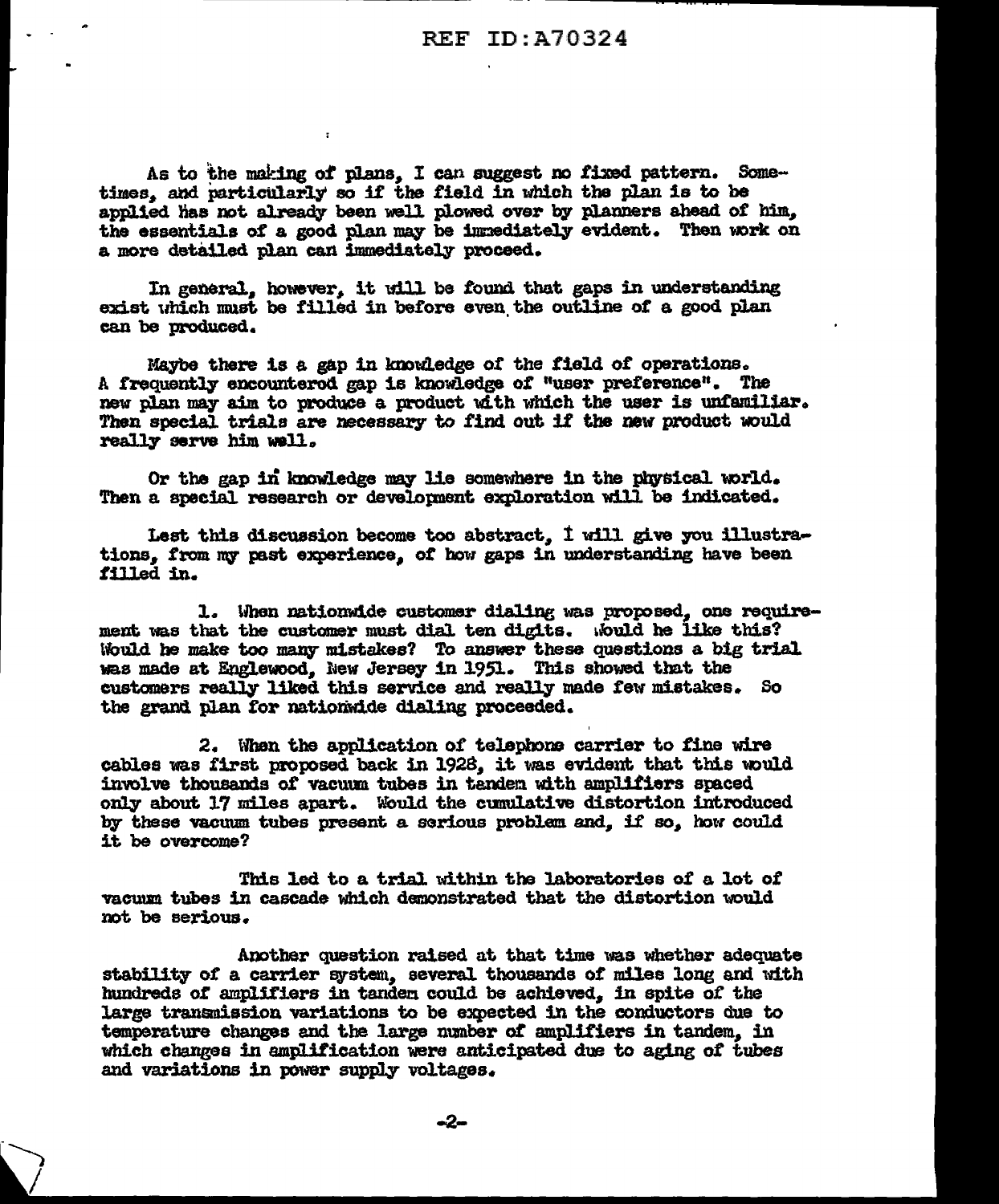Inventions were soon forthcoming to take care of these things. The invention of the negative feed-back principle went a long way toward eliminating the amplification variations. The invention of several forms of automatic transmission regulators took care of the variations in the lines and of the small variations remaining in the amplifiers.

Thus these several gaps were filled in and the plan for applying carrier to fine wire cables could proceed.

I will say just a few more words about the making of plans after the gaps in understanding have been filled in.

I do not believe that it is possible to set up a method of planning which can be applied, slavishly, as routine applicable in all situations.

Some plans offer large and evident possibilities of great savings. Under such circumstances, precision in estimates of savings to determine the worthwhileness of the project are unnecessary. Also it is unnecessary to go into much detail in the planning.

In fields which have already reached a high state of development, however, a much more detailed plan is necessary and a much more accurate cost study, to determine the probable worthwhileness of the project.

Where a detailed plan is necessary, close cooperation with both development engineers and researchers is a prime requirement. A new plan usually involves an assemblage of elements. Some of these may already exist as concrete things while others exist only in the imagination of the planner.

The development engineers and research men can help a lot in assessing the possibilities, sometimes in estimating performance characteristics of the imagined element and sometimes, simply, in estimating what its cost is likely to be. If there is great uncertainty as to whether one of the imagined elements can in fact be created, some exploratory research may be necessary. In some cases the imagined element may occupy so prominent a place in the system that its cost will be controlling. Then it may be necessary to actually build a model of the proposed new element to better assess its probable cost.

Finally, after the list of required elements for the plan is complete and the operating characteristics and probable cost of each element has been obtained or estimated. it is a straightforward matter to estimate the over-all performance and cost of the whole system. Then, these costs are compared with the benefits to be obtained. Thus an assessment is made of the worthwhileness of the project.

Right here, if he has not been forehanded, the planner may bump into an unanswered question as to whether or not the new system would really